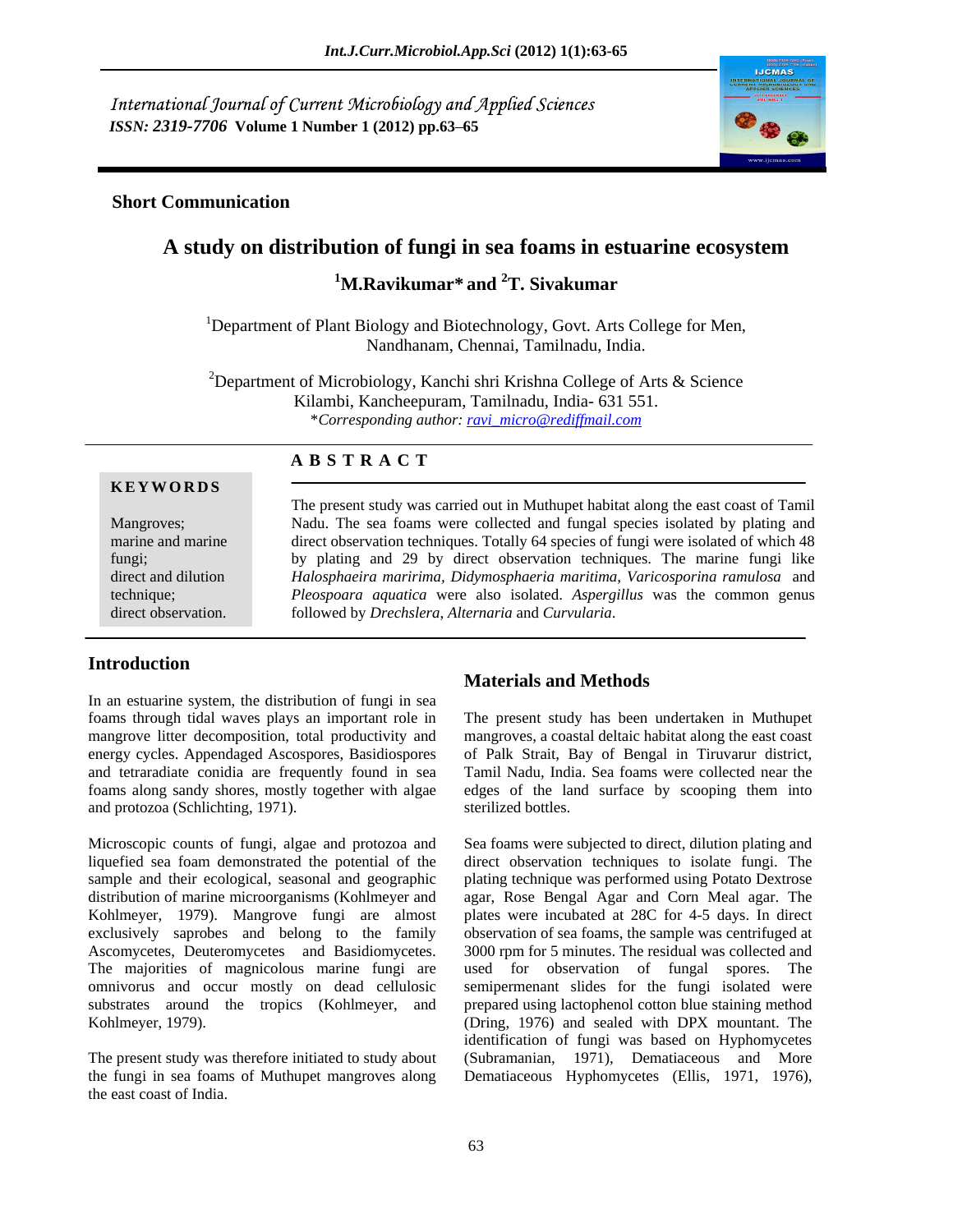From the sea foams, totally 64 species of fungi were isolated, of which 48 species of fungi were by dilution plating technique and 29 species of fungi were by direct observation of sea foams. Among the fungi isolated, 5 species of fungi belong to Zygomycetes, 6 to Ascomycotina, 52 to Deuteromycotina and 1 mycelia sterila. In this study, *Aspergillus* was the dominant genus represented with 15 species followed by *Drechslera* (9), *Alternaria* (8) and *Curvularia* (6) (Table 1). (1971,1977) along shores.

#### **Table 1: Number of fungi encounted from sea foams by plating**

| Zygomycotina            | A. tenuis             | Ascomycotina                            |
|-------------------------|-----------------------|-----------------------------------------|
| Thamnidium sp.          | A. triticicola        |                                         |
| Mucor sp.               | Curvularia geniculata | Halosphaeria maritima                   |
| Rhizopus oryza          | C. lunata             | Diymospheria maritima                   |
| R. nigricans            | C. richardiae         | Pleospora aquatica                      |
| Actinomucor sp.         | C. subulata           | Varicosporina ramulosa                  |
|                         | C. tritici            |                                         |
| Ascomycotina            | C. tuberculata        | Deuteromycotina                         |
| Emericella nidulans     | Drechslera avenacea   | Alternaria cincerariae                  |
| Neurospora crassa       | D. tripogonis         | A. citri                                |
| Thielavia sp.           | D. siccans            | A. dennissi                             |
|                         | D. stenospila         | A. petroselini                          |
| Deuteromycotina         | Drechslera sp.        | A. sonchi                               |
| Aspergillus carbonarius | Exosporium sp.        | A. triticola                            |
| A. clavatus             | Helminthosporium      | Curvularia lunata                       |
| A. flavus               | velutinum             | C. richardiae                           |
| A. fumigatus            | Helmithosporium sp.   | Clasterosporium flagellatum             |
| A. funiculosns          | Pyrenospora avenae    | Drechslera avenacea                     |
| A. koningi              | P. dictyoides         | D. ellissi                              |
| A. luchuensis           | Ascochyta vulgaris    | $D.$ indica                             |
| A. nidulans             |                       | D. poae                                 |
| A. niger                |                       | D. siccans                              |
| A. ochraceous           |                       | D. stenospila                           |
| A. sulphureus           |                       | D. urochloae                            |
| A. terreus              |                       | Diaporthe inaqualis                     |
| A. versicolor           |                       | Helminthosporium velutinum              |
| A. wentii               |                       | Melanomma fuscidulam                    |
| Aspergillus sp.         |                       | Periconia laminella                     |
| Penicillium             |                       | Pyrenospora avenae                      |
| purpurrescens           |                       | Sympodiophora stereicicola              |
| Penicillium sp.         |                       | Tetraploa aristata                      |
| Alternaria cincerariae  |                       | Mycelia sterila                         |
| A. citri                |                       |                                         |
| A. dennissi             |                       | <b>References</b>                       |
| A. petroselini          |                       |                                         |
| A. solani               |                       | Dewildeman E 1985 Notes mycologique Ann |

True marine forms namely *Halosphaeria maritime, Diymosphaeria maritima, Varicosporina ramulosa* and *Pleospora aquatica* were also isolated (Table 2). This

Marine Mycology (Kohlmeyer and Kohlmeyer, 1979) was well correlated with the previous findings by and A manual of soil fungi (Gilman, 1959, 1998). Kohlmeyer (1968, 1969) and Kohlmeyer and **Results and Discussion foam and submerged leaves play significant role in** Kohlmeyer (1977). Conidial fungi associated with processing aquatic litter, energy flow and productivity (Manoharachary and Galaih, 1987). Conidial fungi are known to occur on submerged leaves and also in foam accumulated at barriers of water falls in aerated water bodies and these conidia were demonstrated by Dewildman in 1985 followed by Ingold's (1942). 5 Ascomycetes, 1 Basidiomycetes and 4 Fungi imperfecti (including *Alternaria* sp. *Varicosporina ramulosa* were isolated from the sea foams and reported by Kohlmeyer (1966, 1968, 1969) and Kohlmeyer and Kohlmeyer

#### **Table 2 : Fungal spores isolated exclusively from sediments of sea foams**

| A. tenuis                          | Ascomycotina                |  |  |  |  |
|------------------------------------|-----------------------------|--|--|--|--|
| A. triticicola                     |                             |  |  |  |  |
| Curvularia geniculata              | Halosphaeria maritima       |  |  |  |  |
| C. lunata                          | Diymospheria maritima       |  |  |  |  |
| C. richardiae                      | Pleospora aquatica          |  |  |  |  |
| C. subulata                        | Varicosporina ramulosa      |  |  |  |  |
|                                    |                             |  |  |  |  |
| C. tritici<br>C. tuberculata       | Deuteromycotina             |  |  |  |  |
| Drechslera avenacea                | Alternaria cincerariae      |  |  |  |  |
| D. tripogonis                      | A. citri                    |  |  |  |  |
| D. siccans                         | A. dennissi                 |  |  |  |  |
| D. stenospila                      | A. petroselini              |  |  |  |  |
| Drechslera sp.                     | A. sonchi                   |  |  |  |  |
|                                    | A. triticola                |  |  |  |  |
| Exosporium sp.<br>Helminthosporium | Curvularia lunata           |  |  |  |  |
| velutinum                          | C. richardiae               |  |  |  |  |
| Helmithosporium sp.                | Clasterosporium flagellatum |  |  |  |  |
| Pyrenospora avenae                 | Drechslera avenacea         |  |  |  |  |
| P. dictyoides                      | D. ellissi                  |  |  |  |  |
| Ascochyta vulgaris                 | D. indica                   |  |  |  |  |
|                                    | D. poae                     |  |  |  |  |
|                                    | D. siccans                  |  |  |  |  |
|                                    | D. stenospila               |  |  |  |  |
|                                    | D. urochloae                |  |  |  |  |
|                                    | Diaporthe inaqualis         |  |  |  |  |
|                                    | Helminthosporium velutinum  |  |  |  |  |
|                                    | Melanomma fuscidulam        |  |  |  |  |
|                                    | Periconia laminella         |  |  |  |  |
|                                    | Pyrenospora avenae          |  |  |  |  |
|                                    | Sympodiophora stereicicola  |  |  |  |  |
|                                    | Tetraploa aristata          |  |  |  |  |
|                                    | Mycelia sterila             |  |  |  |  |
|                                    |                             |  |  |  |  |

#### **References**

Dewildeman, E., 1985. Notes mycologigue, Ann Soc Micol.  $17:36 - 68$ .